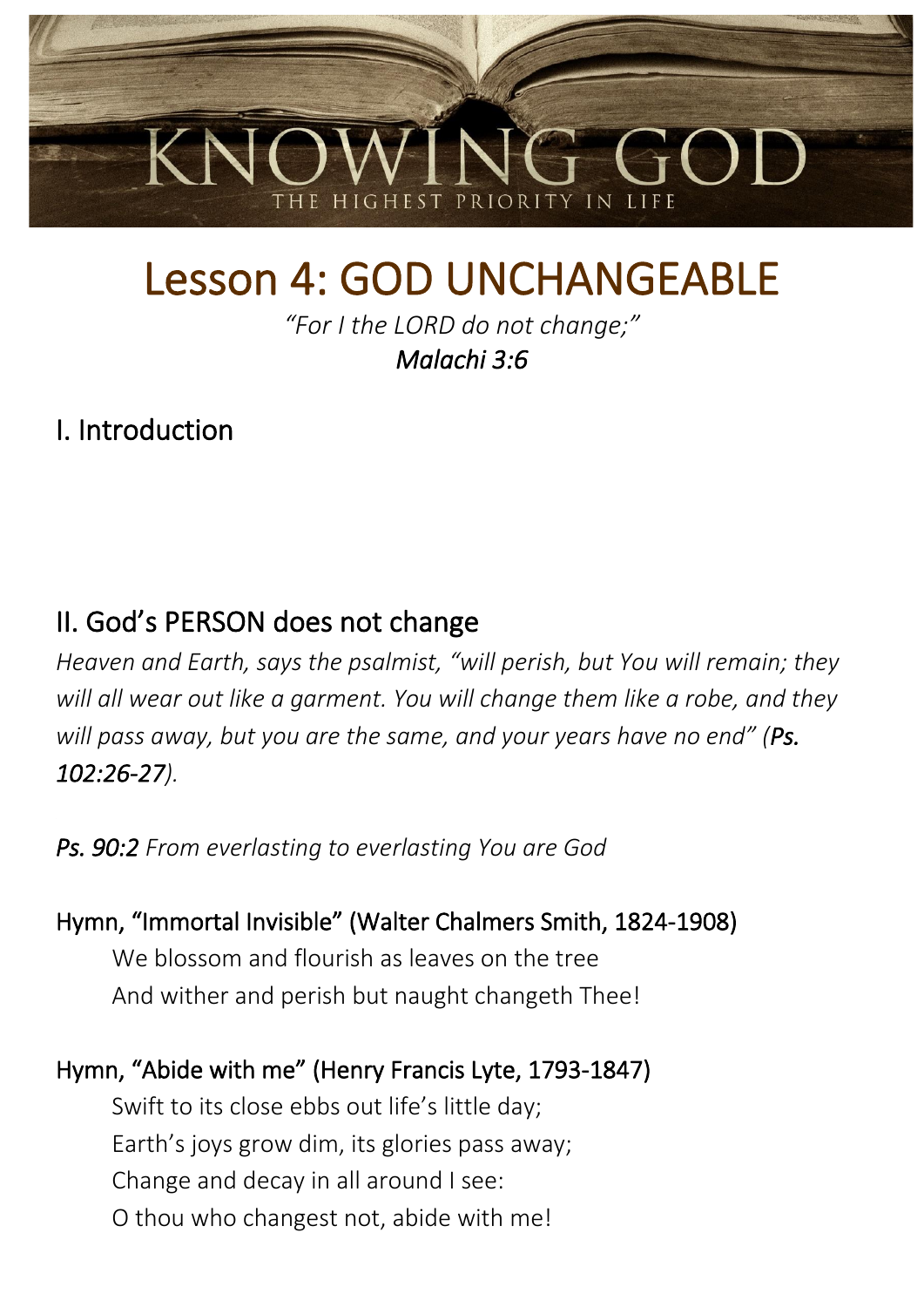# III. God's CHARACTER does not change

Every single one of God's attributes remains the same

*James 1:17 Every good gift and every perfect gift is from above, coming down from the Father of lights with whom there is no variation or shadow due to change* 

## IV. God's TRUTH does not change

*Num 23:19 God is not man, that He should lie, or a son of man, that He should change His mind. Has He said, and will He not do it? Or has He spoken, and will He not fulfill it?*

*Ps. 119:89 Forever, O LORD, Your word is firmly fixed in the heavens*

*Ps. 119:160 The sum of Your word is truth, and every one of Your righteous rules endures forever*

*Is. 40:8 The grass withers, the flower fades, but the word of our God will stand forever*

*Matt. 5:18 For truly I say to you, until heaven and earth pass away, not an iota, not a dot, will pass from the Law until all is accomplished*

*Luke 16:17 But it is easier for heaven and earth to pass away than for one dot of the Law to become void*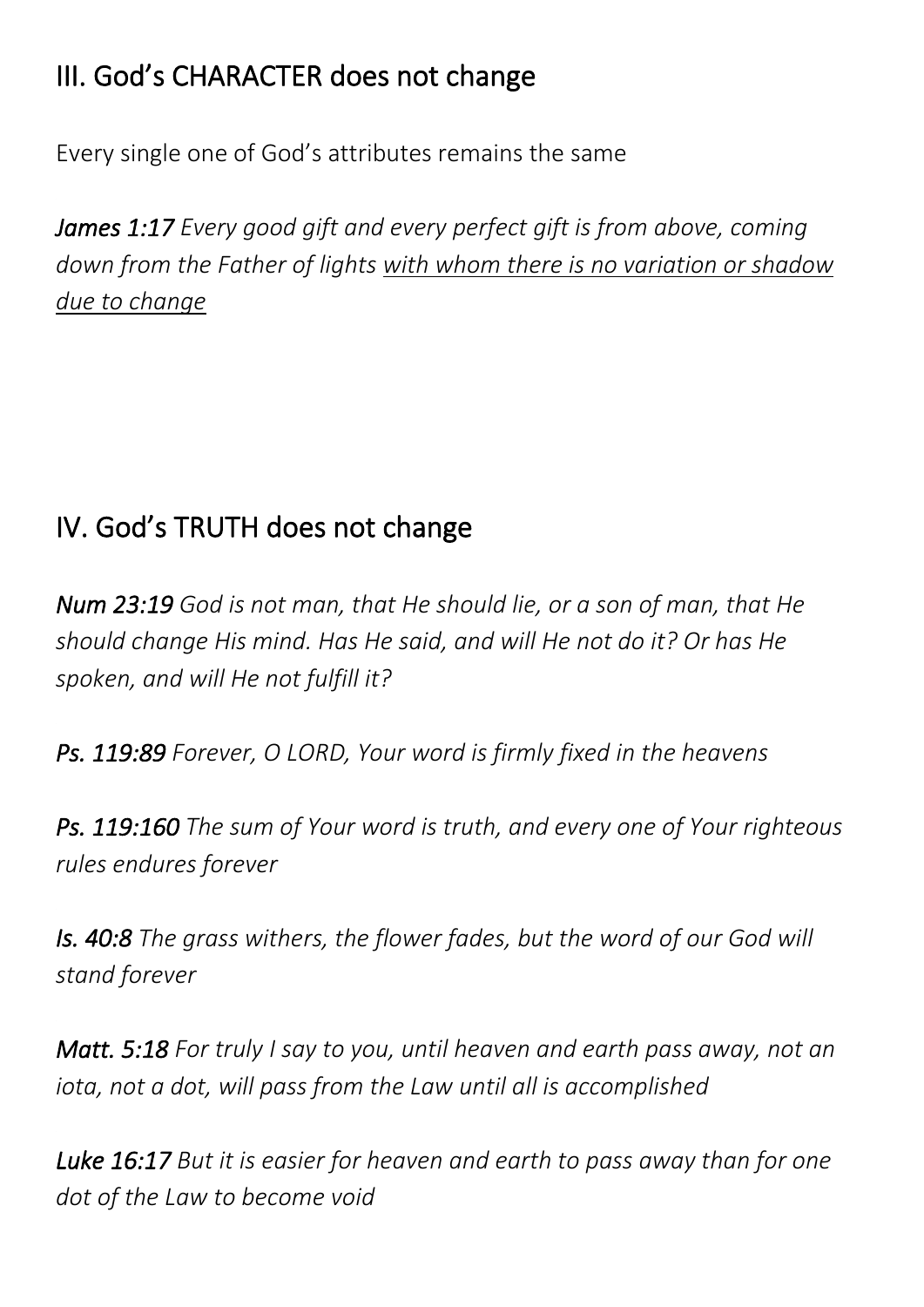# V. God's PLANS do not change

*Ps. 33:10-11 The LORD brings the counsel of the nations to nothing; He frustrates the plans of the peoples. The counsel of the LORD stands forever, the plans of His heart to all generations*

*Prov. 19:21 Many are the plans in the mind of a man, but it is the purpose of the LORD that will stand*

## VI. God's SALVATION does not change

*Rom 8:29-30 For those whom He foreknew He also predestined to be conformed to the image of His Son, in order that He might be the firstborn among many brothers. And those whom He predestined He also called, and those whom He called He also justified, and those whom He justified He also glorified*

*We have eternal security in Christ: John 4:14; 5:24; 6:35, 39; 10:28; 11:26; 14:16*